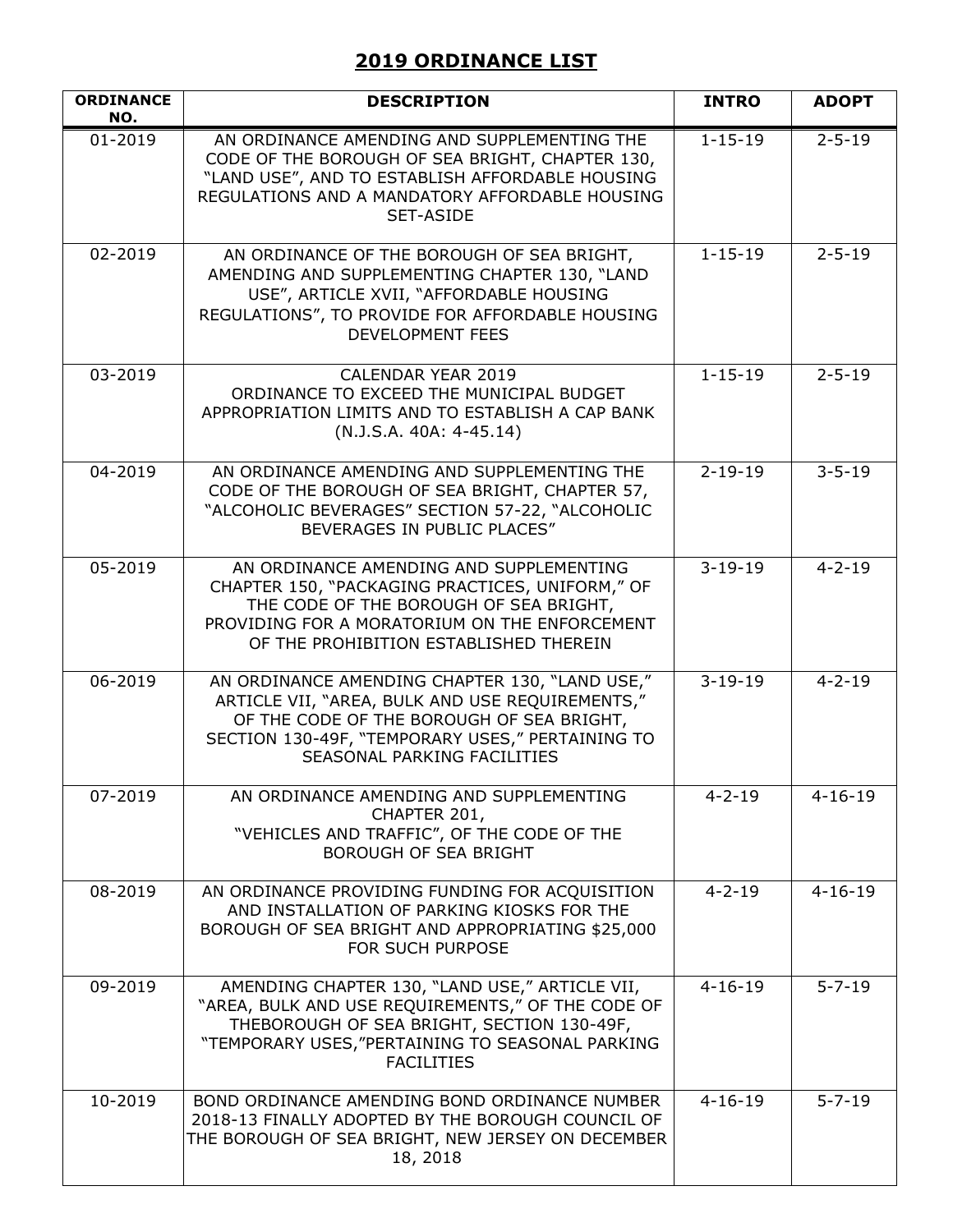| 11-2019 | BOND ORDINANCE PROVIDING AN APPROPRIATION OF<br>\$150,000 FOR ACQUISITION OF VEHICLES AND<br>EQUIPMENT FOR THE POLICE DEPARMENT, DEPARTMENT<br>OF PUBLIC WORKS AND FIRE DEPARTMENT FOR AND BY<br>THE BOROUGH OF SEA BRIGHT IN THE COUNTY OF<br>MONMOUTH, NEW JERSEY AND, AUTHORIZING THE<br>ISSUANCE OF \$142,500 BONDS OR NOTES OF THE<br>BOROUGH FOR FINANCING PART OF THE<br>APPROPRIATION. | $5 - 7 - 19$  | $5 - 21 - 19$ |
|---------|------------------------------------------------------------------------------------------------------------------------------------------------------------------------------------------------------------------------------------------------------------------------------------------------------------------------------------------------------------------------------------------------|---------------|---------------|
| 12-2019 | A GENERAL BOND ORDINANCE APPROPRIATING<br>\$170,000.00 FOR IMPROVEMENTS TO MUNICIPAL PARKS<br>AND FACILITIES                                                                                                                                                                                                                                                                                   | $5 - 7 - 19$  | $6 - 18 - 19$ |
| 13-2019 | A BEACH UTILITY BOND ORDINANCE APPROPRIATING<br>\$75,000.00 FOR THE ACQUISITION OF A LIFEGUARD<br>VEHICLE AND THE CONSTRUCTION OF BEACH CABANAS                                                                                                                                                                                                                                                | $5 - 7 - 19$  | $5 - 21 - 19$ |
| 14-2019 | A GENERAL BOND ORDINANCE APPROPRIATING<br>\$100,000.00 FOR THE BEACH WAY STORM WATER PIPE<br><b>EXTENSION PROJECT</b>                                                                                                                                                                                                                                                                          | $5 - 7 - 19$  | $5 - 21 - 19$ |
| 15-2019 | AN ORDINANCE AMENDING AND SUPPLEMENTING THE CODE<br>OF THE BOROUGH OF SEA BRIGHT, CHAPTER 172,<br>"SIDEWALK CAFES AND<br>RESTAURANTS" IN ITS ENTIRETY                                                                                                                                                                                                                                          | $5 - 21 - 19$ | $6 - 18 - 19$ |
| 16-2019 | AN ORDINANCE AMENDING AND SUPPLEMENTING THE<br>CODE OF THE BOROUGH OF SEA BRIGHT, CHAPTER 170,<br>"SEWERS," ARTICLE II: RATES AND CHARGES, SECTION<br>170-6 "SEWERAGE ADJUSTMENT"                                                                                                                                                                                                              | $6 - 18 - 19$ | $7 - 16 - 19$ |
| 17-2019 | AN ORDINANCE AUTHORIZING THE GUARANTY BY THE<br>BOROUGH OF SEA BRIGHT, NEW JERSEY OR PAYMENT OF<br>PRINCIPAL AND INTEREST ON THE CAPITAL EQUIPMENT<br>LEASE REVENUE BONDS, SERIES 2019 (SHORE REGIONAL<br>SCHOOL DISTRICT PROJECT) OF THE MONMOUTH COUNTY<br><b>IMPROVEMENT AUTHORITY</b>                                                                                                      | $\times$      | X             |
| 18-2019 | AN ORDINANCE OF THE BOROUGH OF SEA BRIGHT<br>AMENDING AND SUPPLEMENTING CHAPTER 130, "LAND<br>USE," ARTICLE XVII, "AFFORDABLE HOUSING<br>REGULATIONS," SECTIONS 130-121B AND 130-123<br>PERTAINING TO THE CALCULATION AND COLLECTION OF<br><b>DEVELOPMENT FEES</b>                                                                                                                             | $7 - 16 - 19$ | $9 - 3 - 19$  |
| 19-2019 | AN ORDINANCE AMENDING AND SUPPLEMENTING THE<br>GENERAL CODE OF THE BOROUGH OF SEA BRIGHT,<br>CHAPTER 201 ENTITLED VEHICLES AND TRAFFIC                                                                                                                                                                                                                                                         | $7 - 16 - 19$ | $8 - 13 - 19$ |
| 20-2019 | ORDINANCE AUTHORIZING THE GUARANTY BY THE<br>BOROUGH OF SEA BRIGHT, NEW JERSEY OR PAYMENT OF<br>PRINCIPAL AND INTEREST ON THE CAPITAL EQUIPMENT<br>LEASE REVENUE BONDS, SERIES 2019 (SHORE REGIONAL<br>SCHOOL DISTRICT PROJECT) OF THE MONMOUTH COUNTY<br><b>IMPROVEMENT AUTHORITY</b>                                                                                                         | $9 - 3 - 19$  | $9 - 17 - 19$ |
| 21-2019 | AN ORDINANCE PROVIDING FUNDING FOR VARIOUS<br>CAPITAL ACQUISITIONS FOR THE BOROUGH OF SEA<br>BRIGHT AND APPROPRIATING \$100,000 FOR SUCH<br><b>PURPOSE</b>                                                                                                                                                                                                                                     | $9 - 17 - 19$ | $10 - 1 - 19$ |